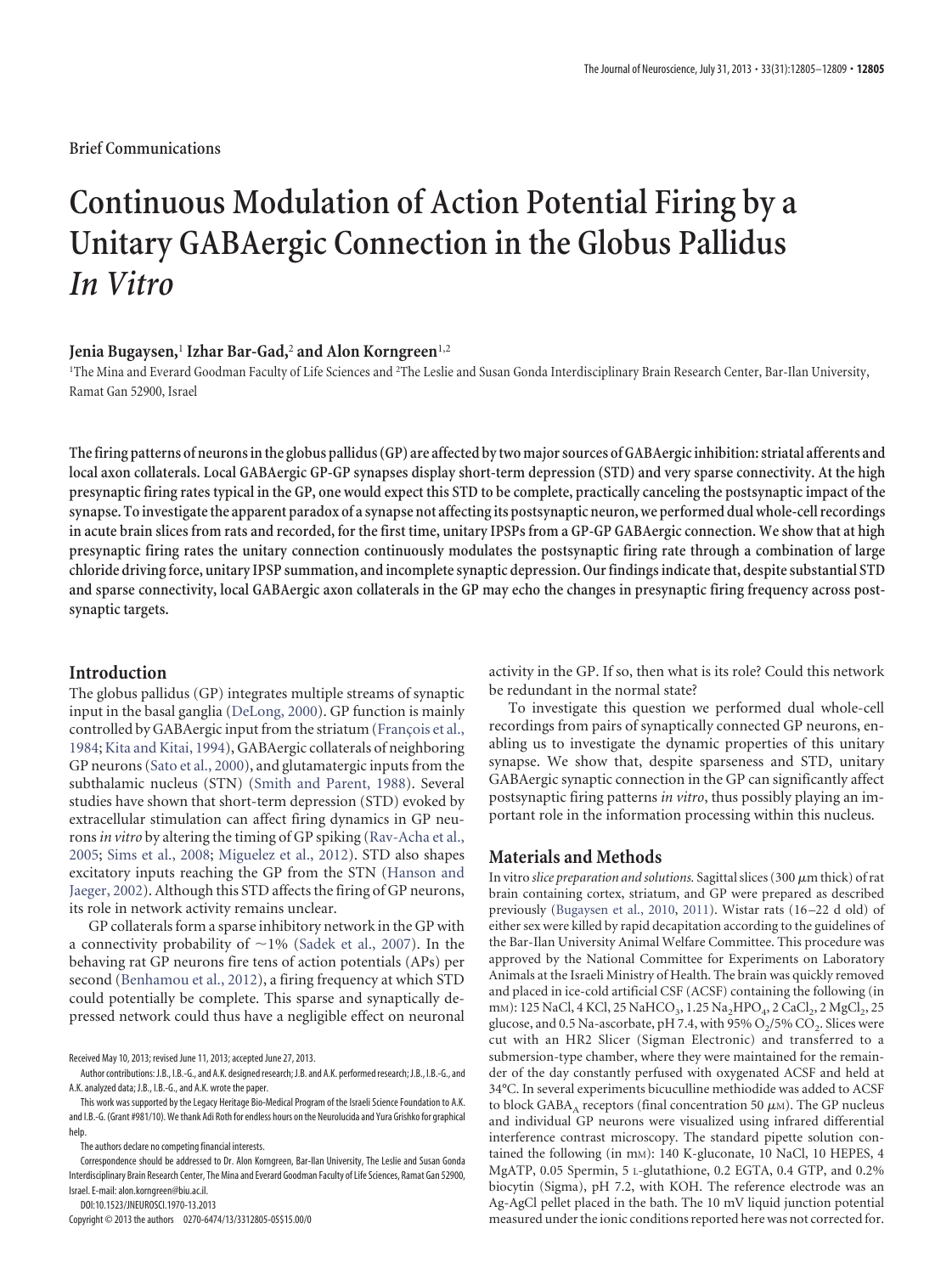

<span id="page-1-0"></span>Figure 1. Morphological analysis of synaptically connected pairs of GP neurons. A, Digital image of two biocytin filled and stained GP neurons in a brain slice. Arrow marks the location of a putative synaptic connection. *B*, Enlargement of the location of the putative synaptic connection. *C*, A Neurolucida reconstruction of the pair of cells in *A*. Black, presynaptic soma and dendrites; green, presynaptic axon; red, postsynaptic soma and dendrites; blue, postsynaptic axon. Arrow indicates location of the putative synaptic connection (emphasized by filled pale blue circle). *D*, Schematic drawing of the GP and surrounding brain areas. The locations of the five paired recordings are marked by filled circles.



<span id="page-1-1"></span>Figure 2. Presynaptic APs generate unitary IPSPs in GP neurons. *A*, Representative recording of a presynaptic AP aligned with 10 consecutive traces of the postsynaptic membrane potential. *B*, Representative recording of a presynaptic AP aligned to an average of 40 consecutive traces of the postsynaptic membrane potential. Addition of 50  $\mu$  bicuculline eliminated the IPSP (bottom trace, also an average of 40 membrane potential traces).

*Electrophysiology and histology.* Dual whole-cell recordings from somata of two GP neurons were made using a Multiclamp 700B amplifier (Molecular Devices). Voltage was filtered at 10 kHz and sampled at 50 or 20 kHz using Axoclamp 9 (Molecular Devices), digitized by a Digidata 1320 interface (Molecular Devices), and stored on the hard disk of a personal computer. Patch pipettes  $(4-7 \text{ M}\Omega)$  were pulled from thickwalled borosilicate glass capillaries (2.0 mm outer diameter, 0.5 mm wall thickness; Hilgenberg). At the end of each experiment slices were fixed in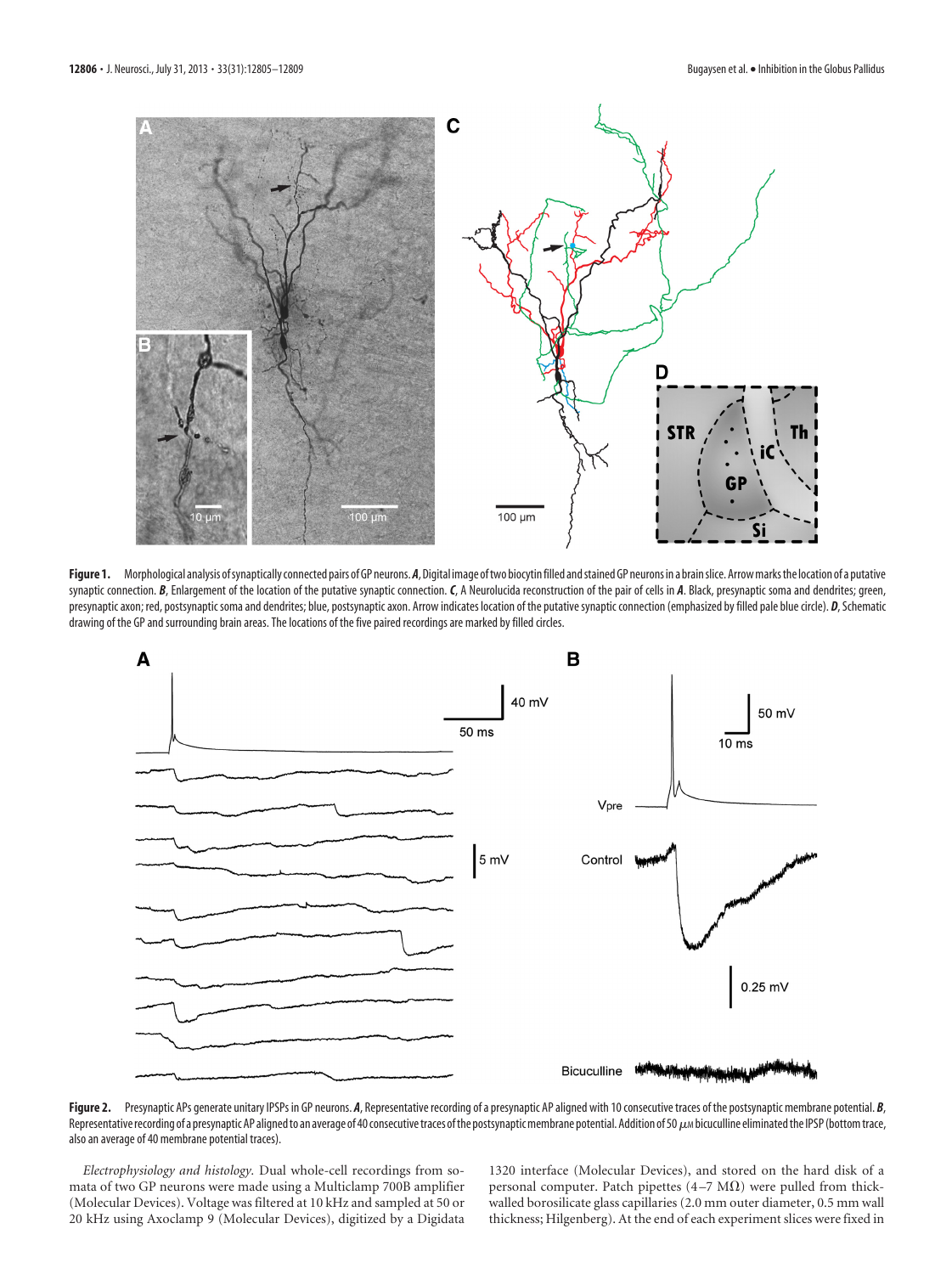cold 100 mM PBS, pH 7.4, containing 4% paraformaldehyde. After fixation, slices were incubated for 2 h in avidin-biotinylated horseradish peroxidase (ABC-Elite; Vector Laboratories) and the stain developed using 0.015% diaminobenzidine. The stained neurons were digitally traced using a Neurolucida system (MicroBrightField). To verify the identification of putative synaptic contacts two observers independently reconstructed the same cell pairs. Putative synaptic contacts were selected only if both reconstructions were in agreement.

*Data analysis.* Off-line analyses were performed using Offline Sorter 2.8.6 (Plexon), NeuroExplorer 4.007 (Nex Technologies), MATLAB R2007b (MathWorks) and Igor Pro 6.0 (WaveMetrics) on a personal computer. Results are displayed as mean  $\pm$  SD unless otherwise stated.

# **Results**

Anatomical studies suggest that the probability of connectivity of axon collaterals of GABAergic neurons in the GP is  $\sim$  1% [\(Sadek](#page-4-9) [et al., 2007\)](#page-4-9). We observed a synaptic connection between 5 of the 173 pairs of GP neurons we recorded  $(5/(2*173) \approx 1.4\%$  probability of connectivity). The somata of the connected pairs were separated by a mean distance of  $84 \pm 85 \,\mu m$  ( $n = 5$ , range 20 – 220  $\mu$ m). [Figure 1](#page-1-0)A shows the image of a representative pair. Each pair was examined under light microscopy to identify putative connections between the axon and dendrite [\(Fig. 1](#page-1-0)*B*) and the pairs were reconstructed [\(Fig. 1](#page-1-0)*C*). This qualitative analysis identified putative synaptic connections in three of the five pairs. In each case one putative synaptic contact was observed on one of the postsynaptic dendrites at an average distance of 230  $\mu$ m from the soma (range  $150-310 \mu m$ ). All five pairs recorded were at least 300 μm from the boundary of the GP [\(Fig. 1](#page-1-0)D). It has been suggested that a single GP neuron medial to the GP boundary has  $\sim$  600 synaptic terminals and forms several synaptic contacts with other GP neurons and that some of these contacts are proximal to the soma [\(Sadek et al., 2007\)](#page-4-9). Due to some biocytin spill from the patch-clamp electrodes the vicinity of the somata could not be fully resolved leading to the conclusion that our morphological analysis may have underestimated the number of synaptic contacts between GP neurons. Thus, It was not possible to determine the full extent of the number of synaptic terminals made by each GP axon on postsynaptic targets within the GP.

All five connected pairs displayed unidirectional synaptic connections; no reciprocal synaptic connections were observed. Four pairs were sufficiently stable to perform quantitative electrophysiology. Presynaptic APs elicited robust ISPSs in the postsynaptic neuron [\(Fig. 2](#page-1-1)*A*). In the representative experiment shown in [Fig](#page-1-1)[ure 2](#page-1-1)*A* both presynaptic and postsynaptic neurons were hyperpolarized by a constant current (typically  $-20$  to  $-30$  pA) injected via the patch pipette to eliminate spontaneous AP firing. [Figure 2](#page-1-1)*B* shows the IPSP averaged from 40 repetitive sweeps. Average IPSP amplitude was  $0.4 \pm 0.5$  mV ( $n = 4$ ) with a synaptic delay of 0.96  $\pm$  0.27 ms ( $n = 4$ ). Mono-exponential functions fitted to the rise and decay quantified the rise time constant (5  $\pm$ 3 ms,  $n = 4$ ) and the decay time constant ( $40 \pm 23$  ms,  $n = 4$ ). As a last step in two experiments we applied the GABAergic antagonist bicuculline (50  $\mu$ M); this completely blocked the IPSP [\(Fig. 2\)](#page-1-1).

The dynamic properties of the unitary synaptic connections could be quantitatively measured in two experiments. Both presynaptic and postsynaptic neurons were hyperpolarized with a small constant current injected via the patch pipette. Five action potentials were triggered in the presynaptic neurons at fixed intervals. [Figure 3](#page-2-0)*A* displays the average of 30 traces of the postsynaptic membrane potential following this stimulation protocol. Stimulating the presynaptic neuron with a 10 Hz train gave shallow STD between successive IPSPs. Substantial STD was observed when the train frequency was raised to 40 Hz [\(Fig. 3](#page-2-0)*A*).



<span id="page-2-0"></span>**Figure 3.** STD of unitary GP synapses. *A*, Average of 30 consecutive traces of postsynaptic membrane potentials generated following presynapticstimulation with atrain of five APs at 10 Hz (top trace) or five APs at 40 Hz (bottom trace). *B*, The ratio of the*n*th IPSP in the train to the first IPSP was plotted as a function of the number of the AP in the train.  $\bigcirc$ , two synapses stimulated at 10 Hz;  $\bullet$ , two synapses stimulated at 40 Hz. Smooth lines are exponential curve fits to each dataset. C, Steady-state depression values extracted from curve fits similar to those in *B* plotted as a function of the frequency of the presynaptic AP train. Error bars indicate the least-square error of the exponential curve fit in *B*.

Since we were working only in current-clamp mode, the IPSPs summated, hyperpolarizing the membrane potential [\(Fig. 3](#page-2-0)*A*). To estimate the steady-state depression generated by each presynaptic stimulation frequency we fitted an exponential function to the normalized amplitudes of the IPSPs [\(Fig. 3](#page-2-0)*B*). This analysis suggested that at frequencies 20 Hz the steady-state depression of the synapse was  $\sim$ 80% [\(Fig. 3](#page-2-0)*C*).

The summation of the IPSPs at high presynaptic stimulation frequencies and the incomplete STD at these frequencies suggests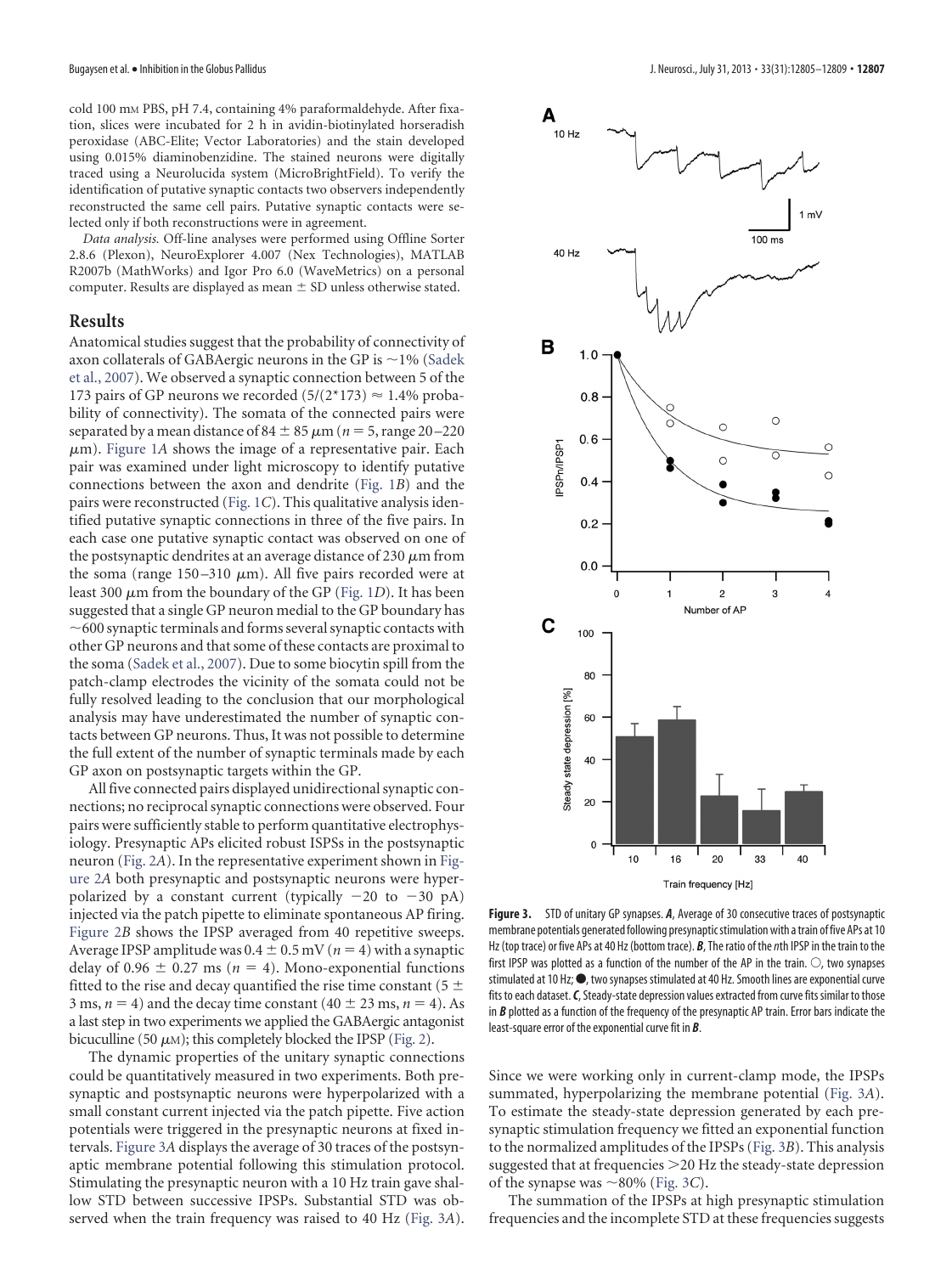the following possible biophysical mechanism for the function of this synapse. Depressed IPSPs summate during a highfrequency train of presynaptic APs. Since the membrane potential of a GP neuron is typically close to AP threshold, the chloride driving force is relatively large. Therefore, unitary IPSP summation could hyperpolarize the membrane potential pulling it away from AP threshold [\(Fig. 3](#page-2-0)*A*).

To test this mechanism we hyperpolarized the presynaptic neuron by a constant current injection of  $-25$  pA but allowed the postsynaptic neuron to fire spontaneously. We then stimulated the presynaptic neuron with a 40 Hz train for 40 s [\(Fig.](#page-3-0) [4](#page-3-0)*A*). As predicted, an immediate and prolonged reduction of the postsynaptic firing frequency was observed [\(Fig. 4](#page-3-0)*A*). The spike-triggered average of the postsynaptic membrane potential demonstrated a clear average IPSP [\(Fig. 4](#page-3-0)*B*). This average IPSP was similar to that calculated using only the second half of the stimulation train [\(Fig. 4](#page-3-0)*C*). That is, as suggested above, STD was not complete, allowing the IPSPs to summate and affect postsynaptic firing.

At onset of the 40 Hz stimulation the mean postsynaptic firing rate decreased by 52  $\pm$  12%, stabilizing to a 27  $\pm$  14% decrease during the last 40 s of stimulation  $(n = 3; Fig. 4D)$  $(n = 3; Fig. 4D)$  $(n = 3; Fig. 4D)$ . The overall decrease in the firing rate derived from a transient decrease in firing rate following each synaptic event [\(Fig. 4](#page-3-0)*E*). This decrease was dramatic even during clear STD, reaching a 64  $\pm$  13% decrease with an overall period of significant decrease of 4 –13 ms following the presynaptic activity [\(Fig.](#page-3-0) [4](#page-3-0)*E*). The rate then returned to baseline for the remainder of the interstimulus interval. That is, the overall firing rate comprised a period of severe decrease that averaged with a period showing no decrease.

#### **Discussion**

We present the first recordings of unitary GABAergic postsynaptic potentials in GP neurons. Our results corroborate previous anatomical studies suggesting low connectivity between two GP neurons (here  $\sim$ 1.4%). Extracting some STD properties of the synapses [\(Fig. 3\)](#page-2-0), we demonstrated that a unitary GABAergic synaptic connection could modulate the postsynaptic firing rate during prolonged high-frequency presynaptic stimulation [\(Fig. 4\)](#page-3-0).

A simple mechanism may allow a unitary GABAergic connection to significantly affect postsynaptic firing. First, since the postsynaptic neurons fire spontaneously they are far from the chloride reversal potential. Thus, the large driving force will boost even a small inhibitory synaptic conductance. Second, although the synapse is depressed by  $\sim$ 80% at high presynaptic firing, some GABA will still be released. Third, due to the slow decay of the IPSP, the activation of the synapse at high frequency, typical to these GP neurons, leads to postsynaptic GABAergic



<span id="page-3-0"></span>**Figure 4.** A unitary inhibitory synaptic connection can modulate postsynaptic firing of a GP neuron. *A*, Representative plot of presynaptic and postsynaptic membrane potential when a 40 s train of 40 Hz was generated in the presynaptic neuron. The presynaptic neuron was hyperpolarized by  $a - 25$  pA current injection. The postsynaptic membrane potential trace is shown expanded at the beginning and end of stimulation to emphasize the change in firing frequency. **B**, Presynaptic (top) and postsynaptic (bottom) averages using the presynaptic APs as the trigger calculated for the whole stimulation period.*C*, The presynaptic (top) and postsynaptic (bottom) spike-triggered average calculated for the last 40 s of the stimulus. *D*, Mean postsynaptic firing rate ( $n = 3$ ) normalized to the mean prestimulation rate. Dashed lines,  $\pm 1$  STD of firing frequency before stimulus onset; solid line, average firing frequency before stimulus onset. Vertical dotted lines mark beginning and end of stimulation.*E*, Peristimulus time histogram of the postsynaptic neuron (*n* 3) aligned to the stimulation pulses and normalized to the prestimulation mean firing rate. Dashed lines mark  $\pm$  1 STD of firing frequency before stimulus onset.

synaptic integration [\(Fig. 3](#page-2-0)*A*). This summation, combined with the large chloride driving force, hyperpolarizes the neuron, resulting in prolonged reduction of the postsynaptic firing frequency [\(Fig. 4\)](#page-3-0). Thus, coupling a depressing synapse with highfrequency presynaptic firing effectively transforms the discrete action of the synapse into a continuous one. It is important to note that the overall firing rate modulation comprises of a period of a large decrease that averages with a period showing no decrease [\(Fig. 4](#page-3-0)*E*). Thus, a higher presynaptic firing rate will affect continuously postsynaptic activity by modulating the ratio of the decreased versus nondecreased firing.

An important component of this suggested mechanism is the slow IPSP decay kinetics. Interestingly, the IPSP decay kinetics reported here is slower than those reported by a previous study recording IPSCs in GP neurons following extracellular stimulation [\(Sims et al., 2008\)](#page-4-6). Our recordings were made in the currentclamp mode and were influenced by the membrane time constant as opposed to previous voltage-clamp recordings [\(Sims et al.,](#page-4-6) [2008\)](#page-4-6). Moreover, It has been shown that at depolarized mem